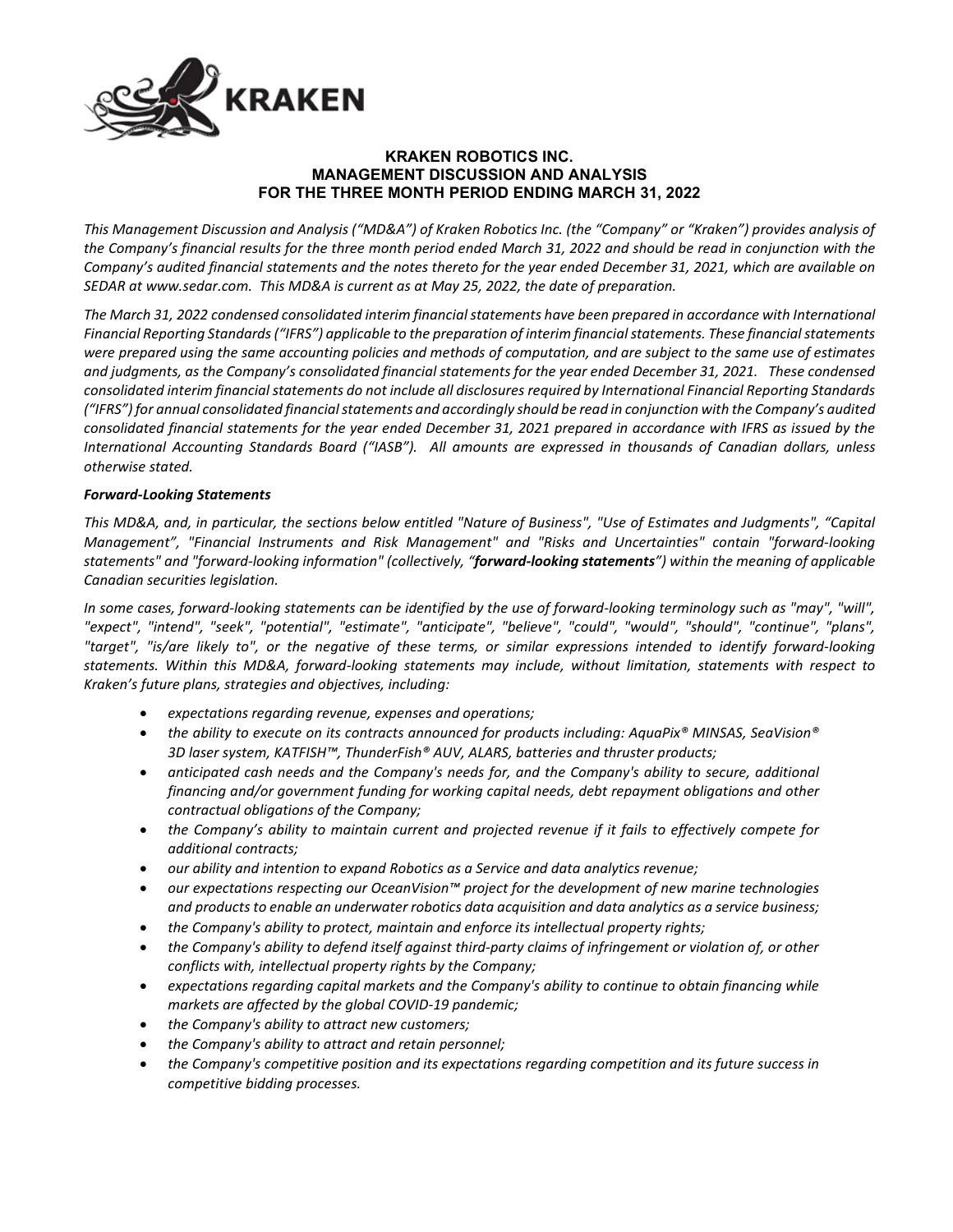*Forward-looking statements reflect the Company's current views with respect to future events and are subject to various known and unknown risks and uncertainties, which are necessarily based upon a number of estimates and assumptions that, while considered reasonable by Kraken, are inherently beyond the ability of the Company to control or predict, that may cause the Company's actual results, performance or achievements to be materially different from those expressed or implied thereby, and are developed based on assumptions about such risks, uncertainties and other factors set out herein, including but not limited to the factors referred to below under " Risks and Uncertainties". For additional information with respect to certain of these risks or uncertainties, reference should be made to the section entitled " Risks and Uncertainties" in this MD&A and to Kraken's continuous disclosure materials filed from time to time with the Canadian Securities Regulatory Authorities, including the Company's Annual Information Form for the financial year ended December 31, 2021 under the section entitled "Risk*  Factors", quarterly and annual reports, and supplementary information, which are available on SEDAR at www.sedar.com. *Additional risks and uncertainties not presently known to the Company or that Kraken believes to be less significant may also adversely affect the Company.* 

*The Company undertakes no obligation to update forward-looking statements except as required by applicable law. Such forward-looking statements represent management's best judgment based on information currently available. No forwardlooking statement can be guaranteed, and actual future results may vary materially. Accordingly, readers are cautioned not to place undue reliance on forward-looking statements.*

# **NATURE OF BUSINESS**

Kraken Robotics Inc. (formerly Kraken Sonar Inc.) was incorporated on May 14, 2008 under the Business Corporations Act, British Columbia, is a publicly traded company, and its registered office is at 100 King Street West, #1600, Toronto, Ontario, M5X 1G5.

The Company's principal business is the design, manufacture and sale of software centric sensors, batteries, and underwater robotic systems.

### **Company Overview**

Kraken Robotics Inc. (PNG: TSX-V) is a marine technology company supplying advanced sonar and optical sensors, batteries, and underwater robotics equipment and services for military and commercial applications. The Company is recognized as world leading innovators of Synthetic Aperture Sonar (SAS) - a revolutionary underwater imaging technology that dramatically improves seabed surveys by providing ultra-high resolution imagery at superior coverage rates. Both military and commercial markets are showing encouraging growth as they are now incorporating unmanned vehicles and intelligent sensors in their procurement plans and budgets. In July 2021, Kraken acquired PanGeo Subsea, a leading services company specializing in highresolution 3D acoustic imaging solutions for the sub-seabed. PanGeo with offices in Canada, the United States and the United Kingdom is now a wholly owned subsidiary of Kraken.

# *AQUAPIX*® *MINSAS SENSOR FOR UNDERWATER VEHICLES*

The AquaPix® MINSAS (Miniature Interferometric Synthetic Aperture Sonar) sensor is based upon Kraken's core Synthetic Aperture Sonar technology. The MINSAS compact receiver array length of only 60cm recently improved the AquaPix® SAS image resolution from 3.0 x 3.3 cm (across along track) to an industry-leading 1.9 x 2.1 cm while maintaining a constant Ultra HD resolution across ranges up to 120M per side. The lightweight array is integrated into a small modular payload section, which can be easily mobilized in customers' Unmanned Underwater Vehicles (UUVs) of all sizes. The MINSAS includes a Real Time SAS Processor and the combination with the lightweight array provides operators with a high area coverage rate at full SAS resolution, enabling highly efficient survey operations. Development continues upon Kraken's core Synthetic Aperture Sonar technology. The MINSAS light weight receiver array recently reduced the weight by 40% while maintaining the AquaPix<sup>®</sup> SAS image resolution of 3.0 x 3.3 cm. Development continues of our new Multispectral SAS product, this product will provide a unique capability, enabling simultaneous ultra-high-resolution acoustic imagery and buried object detection from the same sensor. While our SAS technologies are focused on the Mine Counter Measures (MCM) market, Kraken also has a core competency in implementation of digital signal processing and user interface software for Anti-Submarine Warfare (ASW) sonar applications and is working on developments in passive array technologies for the ASW market.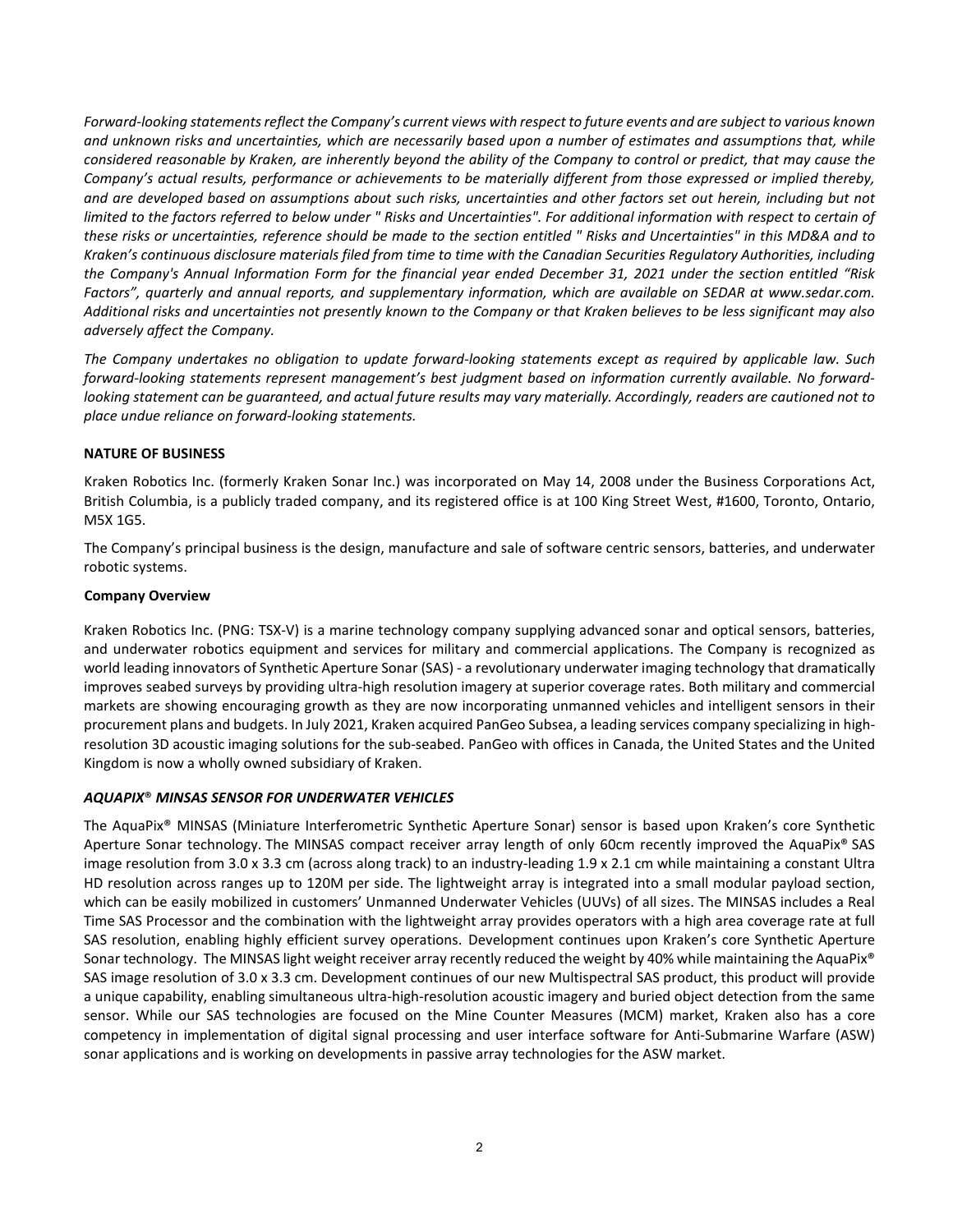## *OPTICAL*

The SeaVision® 3D laser system is the world's first RGB underwater laser imaging system that offers the resolution, range and scan rate to deliver dense full colour 3D point cloud images of subsea infrastructure with millimeter accuracy, in real time. The ability to generate accurate 3D reconstruction of underwater infrastructure is an important requirement for commercial, military and ocean research applications. The initial system is designed for deployment on underwater robotic platforms such as Remotely Operated Vehicles (ROVs) and AUVs. Kraken continues to see significant interest in SeaVision® from customers across many industries from defense, to offshore oil and gas and renewable energy. This interest has led to numerous pilots and demonstrations with major energy players in North America, South America, and Europe. As this activity continues, Kraken is focusing its efforts in building a subsea infrastructure inspection service offering.

Kraken's development of a unique, non-contact mooring chain inspection tool continues with commercialization scheduled for 2022. This tool, utilizing the SeaVision® platform can be used to support existing offshore oil and gas inspection requirements, as well as upcoming offshore wind inspection requirements. This new platform is anticipated to significantly reduce the cost of inspecting critical infrastructure, which must be inspected regularly.

## *UNDERWATER VEHICLES*

## *KATFISH™*

Kraken has developed the Kraken Active Towed Fish (KATFISH™) for high speed, high resolution seabed mapping. The system enables real-time seabed imagery, bathymetry and advanced 3D digital terrain models of the seabed – optimized for both manned and unmanned surface vessels. Coupled with Kraken's revolutionary AquaPix® MINSAS, it is especially well-suited for both military and commercial seabed surveys.

KATFISH™ is a tightly integrated intelligent winch system (TENTACLE™) and an autonomous LARS system that can launch AUVS from vessels, host facilities and docking stations. Both the Tentacle Winch® and the ALARS are constructed of non-welded aluminum for high strength, low weight, and low magnetic signature.

In the commercial seabed survey market, KATFISH™ offers offshore energy companies the advantage of comprehensive, highresolution surveys of existing infrastructure, such as pipelines and subsea stations, completed in at least half the time as more conventional methods. KATFISH™ operates at speeds up to 10 knots, versus the slow moving 1-2 knots of ROV or the medium 3-4 knots of the passively stable sonar systems, thus reducing operating time and cost.

In the defence market, there is a growing global requirement for modernization of mine countermeasure (MCM) solutions. The previous generation of single-role mine hunting vessels designed and built between the 1970's - 1990's are now being withdrawn from service. This leaves a growing requirement for high resolution, high speed seabed imaging platforms.

The ability of the KATFISH™ platform to generate centimetre-scale sonar resolution in all three dimensions can provide significant improvement in the detection, classification and identification of small seabed objects for both military and commercial seabed survey missions.

Kraken has high expectations for the KATFISH™ which provides high performance underwater mapping and mine hunting capabilities from a towed platform for both the military and commercial markets and expects it to be a key revenue driver for the Company. The Company has in the past and will in the future partner as a supplier to large defense contractors who are involved in various multi-unit bids.

Recent updates and developments with KATFISH™ include:

• In September 2020, Kraken secured a contract through a competitive bid process with the Danish Ministry of Defence, Acquisition and Logistics Organization to supply mine-hunting sonar equipment to the Royal Danish Navy. Under the program, Kraken will provide its mine-hunting KATFISH™ towed SAS system, the Tentacle® Winch system, and Autonomous Launch and Recovery System ("ALARS") to be integrated onboard the Royal Danish Navy's optionally unmanned surface vessels. The aggregate value of the contract is \$36 million, deliverable over a 5-to-10-year period, with the majority of funds (approximately \$22 million) to be received over the two-to-three-year product acquisition phase, with the remaining funds (approximately \$14 million) being allocated to post sales service arrangements which will continue for the duration of the remaining term.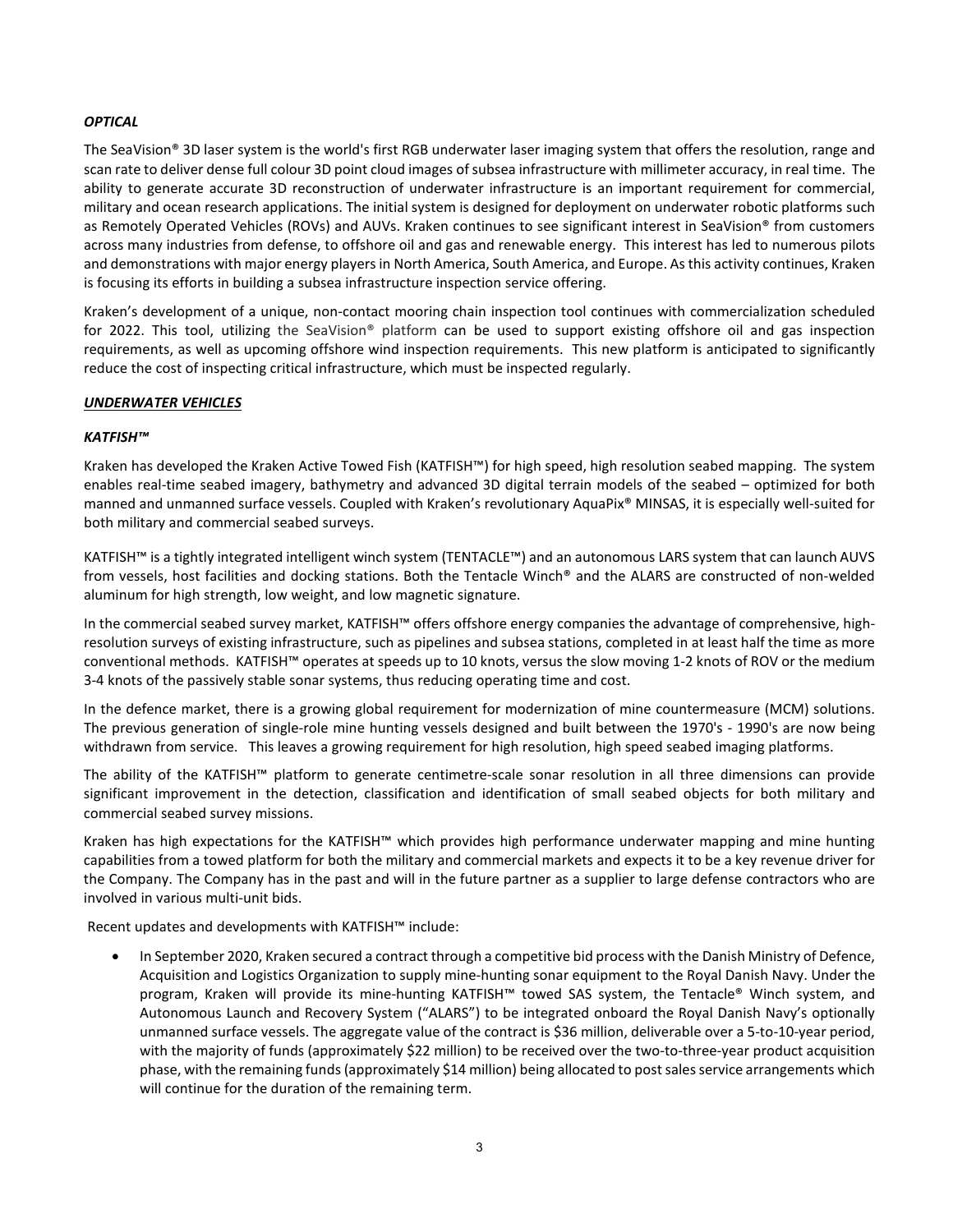• In September 2020, Kraken signed a contract for supply of mine-hunting systems to Remontowa Shipbuilding S.A., to be integrated on the Polish Navy's new KORMORAN II CounterMeasure (MCMV) vessels. This system was delivered during the fourth quarter of 2021.

# *THUNDERFISH® AUTONOMOUS UNDERWATER VEHICLE (AUV)*

Kraken continues its ThunderFish® AUV development program. Kraken's original ThunderFish® AUV prototype is a technical upgrade of Fraunhofer's DeDave AUV. Kraken will pay Fraunhofer a royalty based on a percentage of each sale with minimum commitments starting in 2022. The ThunderFish® AUV was designed for deep sea military, commercial and scientific applications for use as a sensor and robotics technology demonstration platform to support ongoing development of the Company's underwater sensor and robotics programs.

Kraken has established a long-term technical co-operation program with Fraunhofer for technologies that can be deployed in Kraken's ThunderFish® AUV program.

As a result of funding included in Kraken's OceanVision project, in Q3 2020 Kraken kicked off development of a ThunderFish® XL.

Building from the previous development efforts of the ThunderFish® Alpha AUV, the ThunderFish® XL AUV is being designed to be larger with an increased depth rating, larger payload capacity and longer mission endurance. It is being developed with the following key capabilities:

- 1. The ability to transition from high-speed survey mode to "zero" speed hovering mode in-mission;
- 2. Through-the sensor acoustic, laser and optical target detection, image recognition and inspection; and,
- 3. Using onboard sensors to improve vehicle navigational accuracy.

In the AUV space, Kraken is focused on using the ThunderFish® XL AUVs and procured AUVs to build a fleet of vehicles capable of providing Robotics as a Service rather than having a primary focus on selling AUVs. We expect that this will provide Kraken with a unique and valuable market position. The ThunderFish® XL AUV is expected to be in service in 2023 with R&D costs (excluding monies paid to Fraunhofer) being part of the OceanVision™ project.

### *POWER SYSTEMS*

Kraken designs and manufactures unique pressure tolerant thrusters, drives, batteries, battery management systems, and electronics. These are specialized deep-sea components for AUVs and ROVs. Kraken's unique pressure tolerant gel encapsulation technology for lithium polymer batteries provides an attractively priced, eco-friendly and superior alternative to oil compensated batteries currently used for subsea battery applications. Kraken's technology and products enable a significant reduction in bill of material costs for our ThunderFish® AUV over acquiring conventional batteries. During 2022, Kraken will deliver batteries to both defence and commercial customers.

### *ROBOTICS AS A SERVICE (RaaS)*

Kraken believes that certain customers would prefer to hire the company to provide product output (i.e. imaging and bathymetry data) to them using the Kraken's own equipment, rather than the customer buying the equipment and having to own and operate and maintain the equipment. This is the genesis of Kraken's RaaS offering. Kraken expects RaaS to become a growing part of its revenue mix over time. Kraken will provide RaaS services to customers using Kraken's KATFISH™ towed underwater vehicles and AUVs such as ThunderFish® XL and Dive-LD and innovative sensors like the SeaVision® 3D laser system. While RaaS revenue is starting from a small base, Kraken is bidding on opportunities involving both shallow and deeper water surveys with the KATFISH*™,*ThunderFish®, and Dive-LD as well as our SeaVision® 3D laser system. In July 2021 Kraken was awarded a \$0.6 million RaaS job to survey a subsea electric cable using the company's KATFISH™ and ALARS survey platform. Over the last 12 months, Kraken has been actively bidding on RaaS-type survey contracts and recently hired a Marine Survey Manager to lead the efforts to grow this offering. In addition, Kraken expects RaaS growth to accelerate and expects significant revenue synergies from its acquisition of PanGeo Subsea, which was completed in July 2021.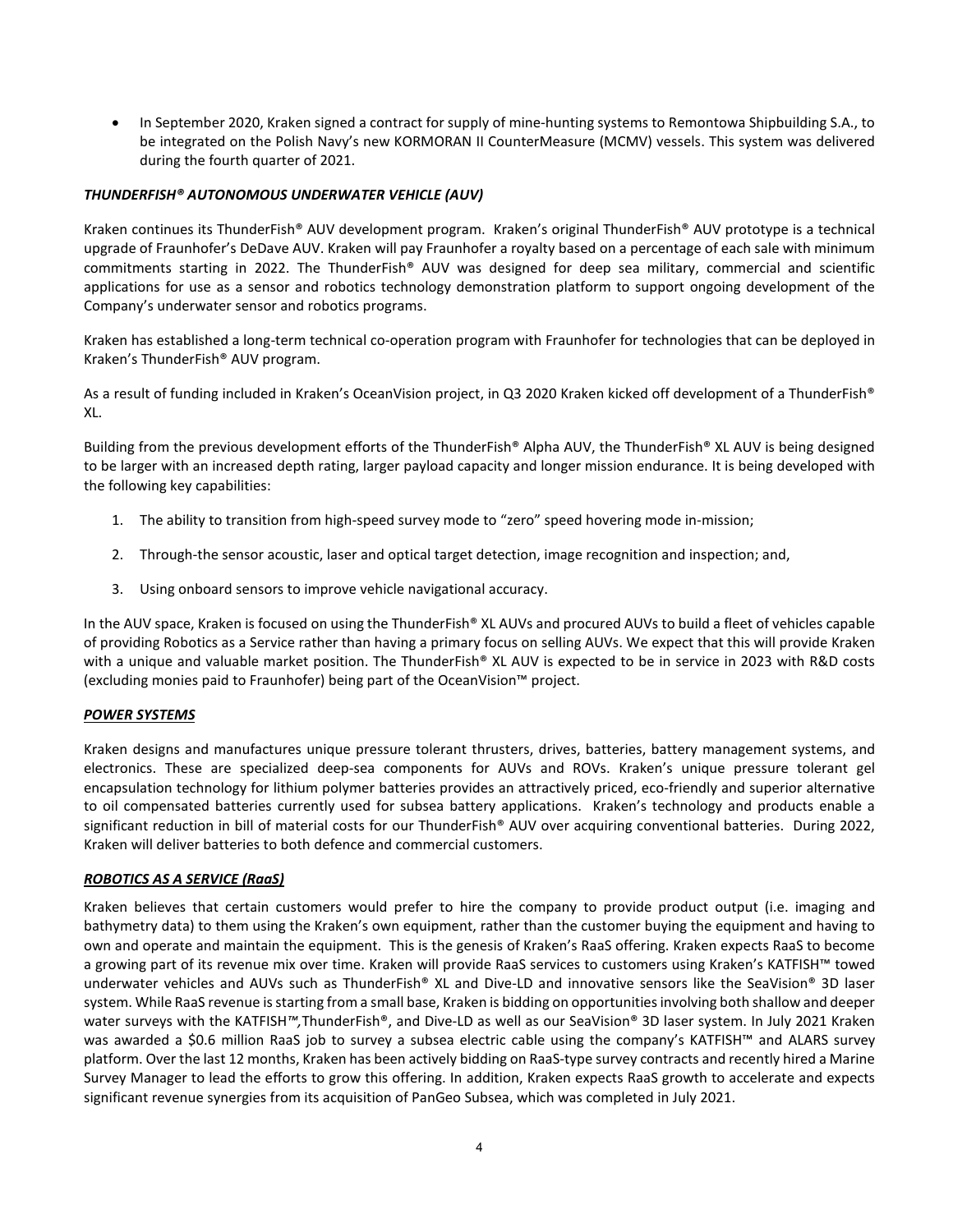# *PANGEO SUBSEA*

On July 30, 2021 Kraken closed its acquisition of PGH Capital Inc. PGH Capital operates its business through its subsidiaries, PanGeo Subsea Inc. and PanGeo Subsea Scotland Limited (collectively with PGH Capital, "PanGeo"). PanGeo was a private Canadian services company specializing in high-resolution 3D acoustic imaging solutions for the sub-seabed with offices in St. John's, Newfoundland and Aberdeen, United Kingdom. PanGeo's assets consist primarily of human capital, know-how and equipment comprised mostly of sub bottom imaging units and acoustic imaging units that are used to provide sub-seabed survey services.

The aggregate purchase price for PanGeo is up to \$23 million comprised of the following:

- \$3 million payable on closing;
- 12,068,965 Common Shares having a value of \$0.58 each and \$7 million in the aggregate issued on closing;
- \$4 million to be paid in cash, plus interest at a rate of 6% per annum, on the second anniversary of the Closing Date, by a non-transferable promissory notes; and
- Up to an aggregate of \$9 million to be paid pursuant to an earn-out on the following terms:
	- o an amount equal to 300% of the amount by which certain qualifying revenues in the one-year period immediately following the Closing Date exceeds \$9.5 million, up to a maximum payment of \$4.5 million (the "First Earn-Out Amount"); and
	- o the amount equal to 300% of the amount by which certain qualifying revenues in the two-year period immediately following the Closing Date exceeds \$21.5 million, up to a maximum payment of \$4.5 million less any amount paid pursuant to the First Earn-Out Amount (the "Second Earn-Out Amount", and together with the First Earn-Out Amount, the "Earn-Out Amounts").

The Earn-Out Amounts will be paid within thirty business days following the filing deadline date or the actual filling date on SEDAR, whichever is the earliest, of Kraken's quarterly financial statements for the quarter that includes first or second year anniversary of the Closing Date, as the case may be. At Kraken's option and, subject always to the approval of the TSX Venture Exchange (the "TSXV") at the time, payments required to be made in respect of the Earn-Out Amounts may be satisfied by way of a cash payment equal to 50% of the Earn-Out Amount and the issuance of Common Shares having an aggregate value equal to the remaining 50% of the Earn-Out Amount then due and payable.

# *OCEANVISON*™ *PROJECT*

The Company's OceanVision*™* project is focused on the development of a RaaS offering for underwater seabed imagery and mapping. The OceanVision™ project began in the second half of 2019, with the contract formally signed in January 2020. OceanVision™ is a three-year, \$18.8 million project focused on the development of new marine technologies and products to enable an underwater robotics data acquisition and data analytics as a service business. This will be a turnkey service solution for ultra-high definition seafloor imaging, mapping and analytics, including simultaneous acquisition of ocean environmental and marine habitat data. It will result in an end-to-end digitalization solution offering advanced sensors, robots and data analytics as a turnkey service solution for seafloor imaging and mapping. Rapid high-throughput data analytics will make it possible to significantly reduce the cost of obtaining high resolution seafloor imaging and mapping allowing end-users to make more informed operational decisions in real-time.

The new technologies Kraken will develop within the scope of the OceanVision™ project are currently unavailable in a fully matured and tightly integrated offering in the commercial industry. The combination of a hovering-capable AUV with the potential for subsea residency, and a cutting-edge suite of acoustic and optical sensors, is a powerful package. As Kraken is the manufacturer of all the major vehicle components (i.e., sensors, batteries, propulsion system and software), it is Kraken's belief that its robotics platforms and services can be provided at a much lower overall cost than competing systems.

The project began in Q3 2019 and Kraken has deployed its sensors and unmanned underwater platforms to conduct ultrahigh-definition seabed imaging and mapping on the Grand Banks of Newfoundland and other areas of Atlantic Canada as part of the OceanVision™ project. To date, Kraken has completed three offshore campaigns under this project, with additional campaigns planned for 2022.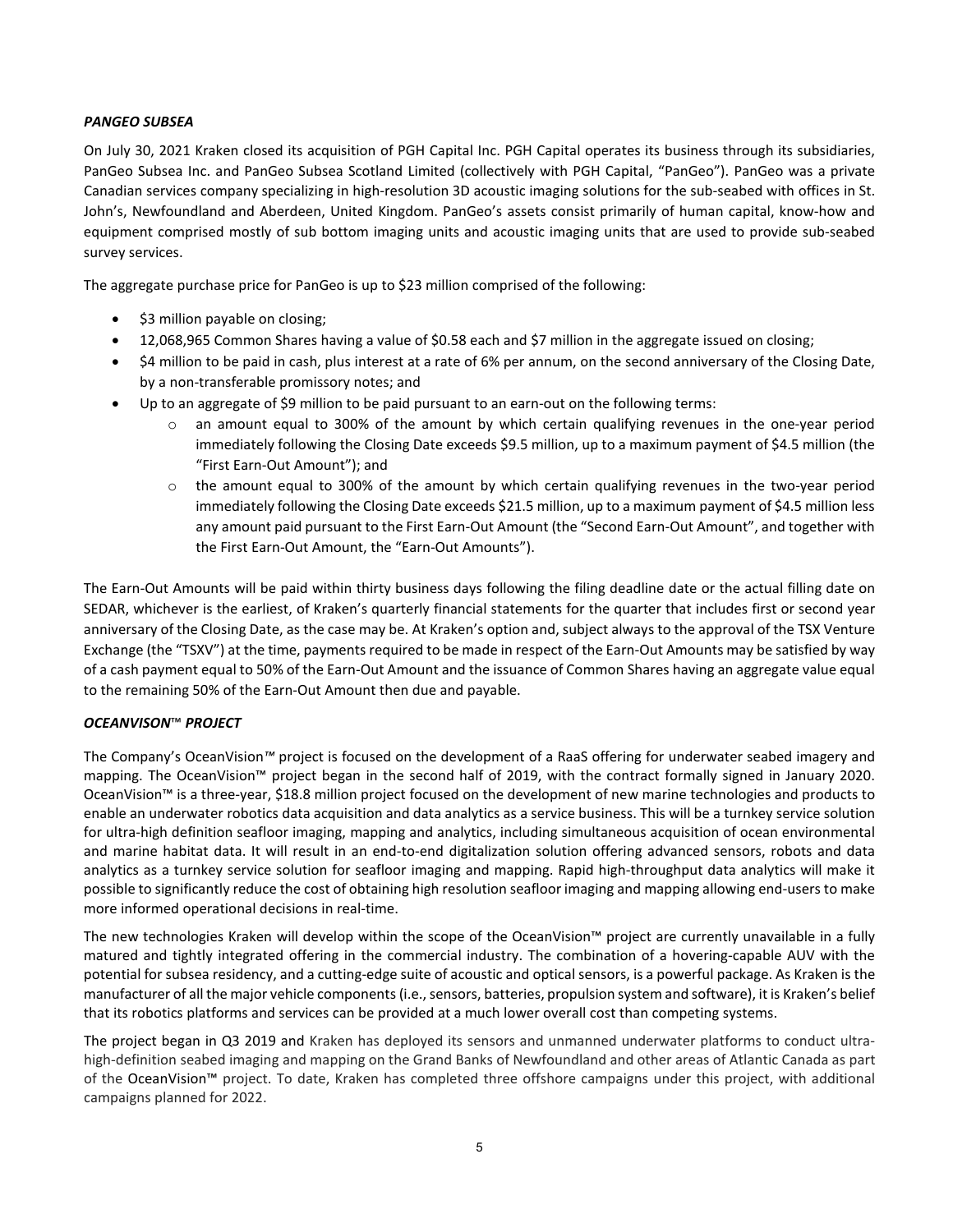To fund the OceanVision project, Canada's Ocean Supercluster will provide an investment of \$6.3 million, while the balance of the project of \$12.5 million will be provided by government agencies, industry partners (Petroleum Research Newfoundland and Labrador, Nunavut Fisheries Association and NSP Maritime Link Incorporated) and Kraken. Kraken's commitment to the project is \$4.7 million, of which \$2.0 million remains outstanding at March 31, 2022.

## *FINANCIAL CONTRIBUTIONS AWARDED*

At March 31, 2022, Kraken had \$10.9 million remaining in grant funding to be offset against research and development activities of which cash of \$3.6 million has been received for projects to be completed during 2022. This excludes the remaining \$2.9 million of funding to be received under the OceanVision<sup>™</sup> project.

Significant components of this remaining funding are as follows:

In August 2020, the Company was awarded \$2.9 million funding from the National Research Council of Canada Industrial Research Assistance Program (NRC IRAP). This funding is being used to support research and development of Kraken's Thunderfish® XL Autonomous Underwater Vehicle (AUV) and is also part of Kraken's OceanVision™ project of which \$1.6 million has been received.

In August 2021, PanGeo was awarded \$2.0 million in funding from the Ocean Supercluster for its development for its GeoScan Wide Area Acoustic Corer of which \$0.1 million has been received.

In November 2021, Kraken was awarded \$2.3 million in funding from the Newfoundland Offshore Oil and Gas Industry Recovery Assistance (OOGIRA) Fund for the development of its Fast Remote 3D Digital Inspection (FR3DI) Technology Demonstration project of which \$1.1 million has been received.

Also in November 2021, PanGeo was awarded \$4.8 million in funding from the Newfoundland Offshore Oil and Gas Industry Recovery Assistance (OOGIRA) Fund for the development of its GeoTrac project of which \$2.4 million has been received.

### **RESULTS OF OPERATIONS**

### **Summary of Quarterly Information**

|           | Revenue<br>(\$) | Operating<br>activity less<br>share based<br>payments<br>(\$) | Share-based<br>payments<br>(\$) | <b>Net</b><br>income (loss)<br>(\$) | Comprehensive<br>income (loss) | <b>Basic and diluted</b><br>income (loss)<br>per share $(5)$ |
|-----------|-----------------|---------------------------------------------------------------|---------------------------------|-------------------------------------|--------------------------------|--------------------------------------------------------------|
| Q1 2022   | 5,512           | 3,529                                                         | 41                              | (2, 559)                            | (2,584)                        | (0.01)                                                       |
| Q4 2021   | 15,018          | 4,918                                                         | 13                              | 548                                 | 855                            | 0.00                                                         |
| Q3 2021   | 5,061           | 4,211                                                         | 189                             | (2,573)                             | (2, 563)                       | (0.01)                                                       |
| Q2 2021   | 1,950           | 1,378                                                         | 113                             | (908)                               | (935)                          | (0.01)                                                       |
| Q1 2021   | 3,601           | 2,395                                                         | 118                             | (604)                               | (689)                          | (0.00)                                                       |
| Q4 2020 * | 2,057           | 3,903                                                         | 74                              | (3,365)                             | (3, 372)                       | (0.02)                                                       |
| Q3 2020 * | 1,545           | 2,796                                                         | 279                             | (2, 470)                            | (2,460)                        | (0.02)                                                       |
| Q2 2020 * | 2,282           | 1,039                                                         | 145                             | (53)                                | (90)                           | 0.00                                                         |

Selected financial information for each of the eight most recently completed quarters are as follows:

*Note: Operating expenses are defined as administrative expenses, R&D costs and depreciation and amortization.*

*\* During 2021, management identified an overstatement of share-based compensation expense recognized due to a calculation error. The immaterial adjustments resulted in a decrease to share-based compensation for the year ended December 31, 2020, and quarters ended June 30, 2020, September 30, 2020 and December 31, 2020 an increase in net income and comprehensive income or decrease in net loss and comprehensive loss, and an decrease in basic and diluted loss per share*

Comparative balance sheet information for 2021 and 2020 is presented below. Total assets in 2021 increased due to the acquisition of PanGeo as well as inventory related for two large contracts. Total liabilities increased in 2021 due to the acquisition of PanGeo and the associated promissory note and contingent consideration.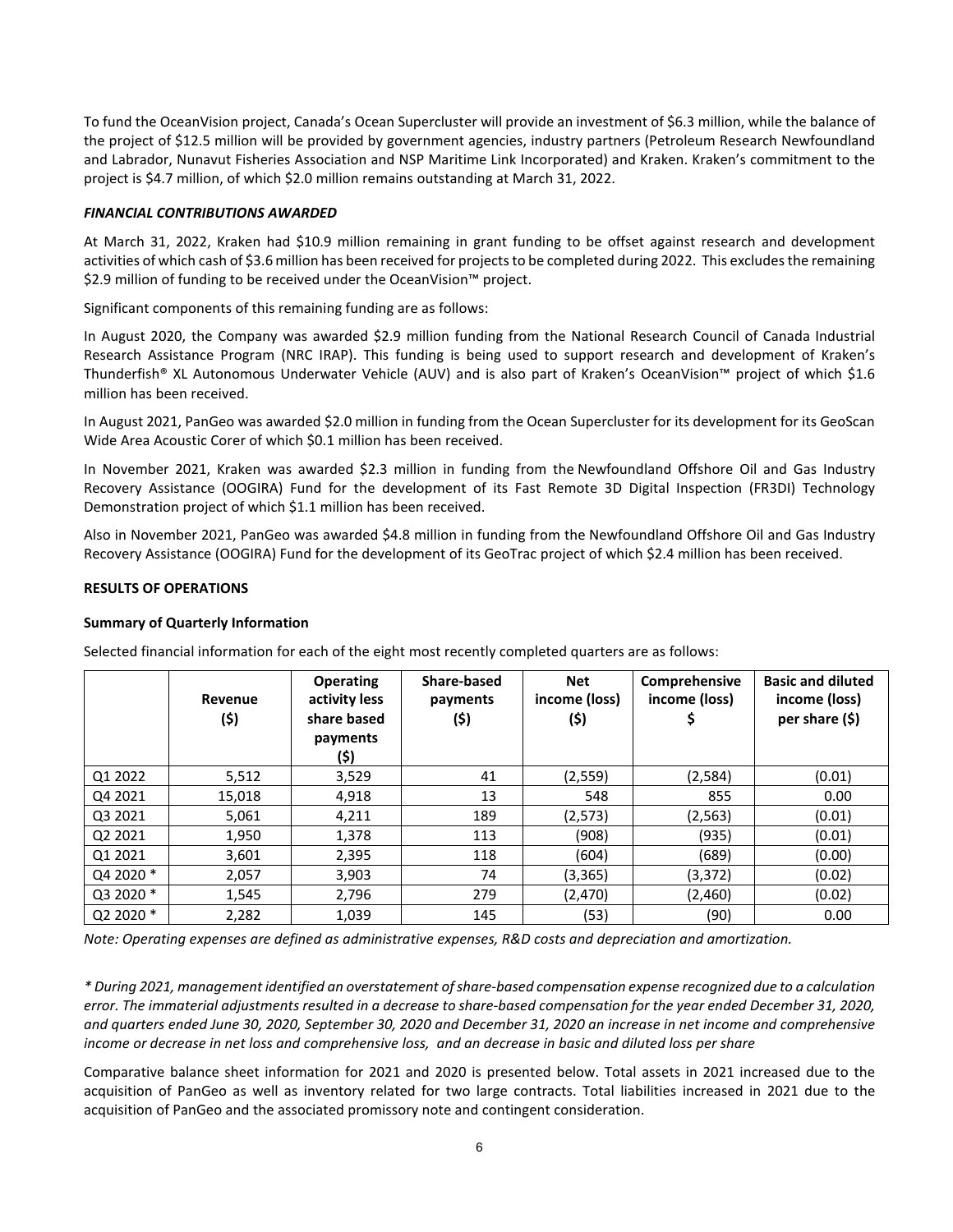|                                 | <b>Total Assets</b><br>(\$) | <b>Total Current Assets</b><br>(\$) | <b>Total Current Liabilities</b><br>(\$) | <b>Total Liabilities</b><br>(\$) |
|---------------------------------|-----------------------------|-------------------------------------|------------------------------------------|----------------------------------|
| Q1 2022                         | 63,915                      | 30,313                              | 27,072                                   | 38,855                           |
| Q4 2021                         | 65,465                      | 31,724                              | 25,360                                   | 37,863                           |
| Q3 2021                         | 61,797                      | 27,460                              | 19,163                                   | 35,063                           |
| Q2 2021*                        | 34,639                      | 20,233                              | 15,410                                   | 19,848                           |
| Q1 2021*                        | 32,037                      | 22,273                              | 12,199                                   | 16,445                           |
| Q4 2020*                        | 34,820                      | 25,115                              | 14,696                                   | 18,809                           |
| Q3 2020                         | 16,522                      | 11,428                              | 4,645                                    | 7,074                            |
| Q <sub>2</sub> 20 <sub>20</sub> | 19,137                      | 14,166                              | 5,320                                    | 7,707                            |

Comparative quarterly balance sheet information is presented below:

*\*The company has adjusted the Q4 2020, Q1 2021 and Q2 2021 comparative statements of financial position to correct a misclassification in prepayments in the year ended December 31, 2020, Q1 2021 and Q2 2021 between current assets and non-current assets consistent with the presentation as at December 31, 2021.* 

## *Three Months Ended March 31, 2022*

The Company recorded revenues of \$5,512 (2021 - \$3,601) an increase of 53% over the prior year. Product revenue in the quarter was \$3,726 (2021 - \$3,134) from product sales an increase of 19% over the prior year. Product revenue growth was generated primarily from KATFISH™ system orders from the Royal Danish Navy and SAS sensors. Services revenue in the quarter were \$1,786 (2021- \$467) an increase over the prior year and grew from the acquisition of PanGeo as well as the completion of RaaS type survey contract. The Company's revenue can fluctuate significantly on a quarterly basis mainly due to the timing of orders and lead times on parts purchases. At March 31, 2022, the Company had contract liabilities of \$5,662 (2021 - \$4,639), which represent customer advances on product orders.

Cost of sales reflects the recognition of product based on shipments and the cost of delivery of services revenue in the quarter as well as the allocation of wages of employees primarily engaged in product and services activities and was higher than that in the prior year at \$3,696 (2021 - \$1,451). The increase in cost of sales was due to the cost associated with the manufacturing of KATFISH™ systems, the cost associated with manufacturing of sensors as well as the acquisition of PanGeo. The Company realized gross profit of \$1,816 (2021 – \$2,150). Gross margin for the quarter was 33%, compared to 60% due to seasonally low gross margins for PanGeo.

Administrative expenses in the quarter increased 56% to \$2,542 compared to \$1,633 due to the addition of PanGeo. At the end of the quarter, Kraken employed 220 employees compared to 149 in the prior year. Notable items in the administrative expense category include: salaries and benefits expenses increased to \$1,279 (2021 - \$1,064), accounting and legal increased to \$109 (2021 - \$83), public company costs decreased to \$34 (2021 - \$62) and software subscriptions increased to \$205 (2021 - \$171). Also included were travel related costs which increased to \$150 (2021 - \$14) due to the easing COVID related restrictions for business meetings, trade shows and conferences. Restructuring costs in the quarter were \$204 (2021 - \$nil) included in administrative costs.

Research and development costs ("R&D") costs in the quarter decreased to \$480 (2021 - \$381), as a result of the timing of expenditures on various R&D programs as well as the timing of government assistance and reimbursements from the Ocean SuperCluster/funding partners which are netted against R&D.

During the three months ended March 31, 2022, the Company received government assistance, excluding the OceanVision project, in the amount of \$936 (2021 - \$855). Government Assistance has been classified as an decrease to Cost of Sales \$61 (2021 - \$68), reduction to Research & Development expense \$664 (2021 – \$683), Administrative expense \$76 (2021 – \$104) and Construction in Process \$51 (2021 - \$308).

During the three months ended March 31, 2022, the Company received reimbursement under the OceanVision project, including \$177 (2021 - \$536) in reimbursements from the Ocean SuperCluster and \$244 (2021 - \$247) in reimbursements by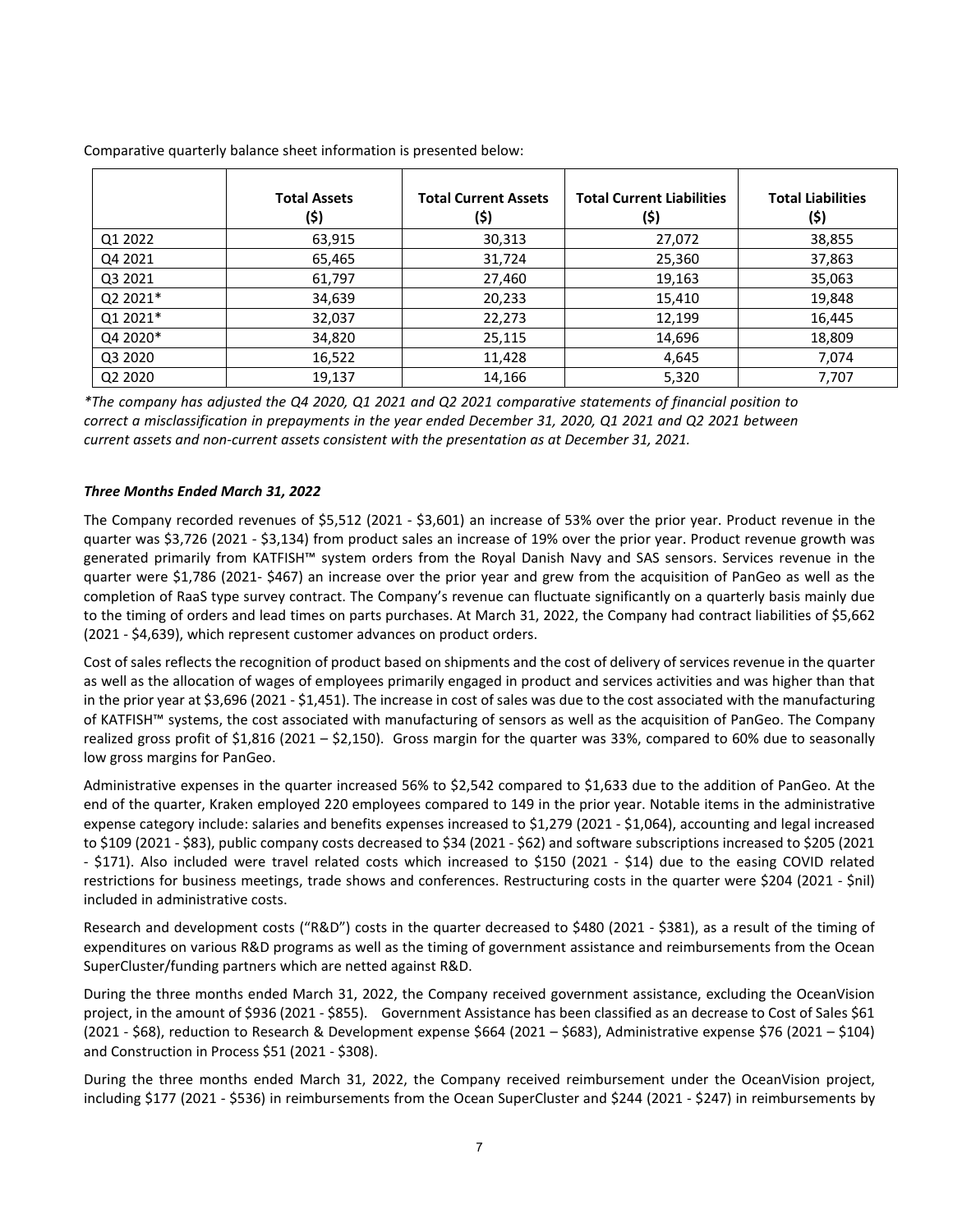funding partners. Assistance related to the OceanVision project has been classified as a reduction to Research & Development expense \$334 (2021 – \$449), Administrative expense \$36 (2021 - \$26) and Construction in progress of \$51 (2021 - \$308).

Depreciation in the quarter totalled \$758 (2021 - \$302) due to a larger asset base associated with the PanGeo acquisition, while amortization of intangible assets increased to \$383 (2021- \$78) due the acquisition of PanGeo.

Share-based compensation expense of \$41 was recorded, representing the fair value of the options amortized over the vesting period of the underlying options during the three months ended March 31, 2022. During the same period of the prior year, the Company recorded share-based compensation of \$118.

The Company recorded a loss of \$2,559 and a comprehensive loss of \$2,584 for the quarter, as compared to a loss of \$604 and comprehensive loss of \$689 for the same period of prior year.

Adjusted EBITDA loss<sup>(1)</sup> in the quarter was \$368 compared to an adjusted EBITDA<sup>(1)</sup> of \$136 or 4% adjusted EBITDA Margin<sup>(1)</sup> in the prior year. Refer to Non-GAAP section below for further detail.  $^{(1)}$  $^{(1)}$  $^{(1)}$ 

# **LIQUIDITY AND CAPITAL RESOURCES**

At March 31, 2022, the Company had working capital<sup>(1)</sup> of \$3,241 (2021 – \$6,364). Cash and cash equivalents as at March 31, 2022 was \$1,207 as compared with \$6,754 at December 31, 2021.

On July 26, 2021, the Company completed a bought deal financing for 20,000,000 units (the "Units") at a price of \$0.50 per Unit for gross proceeds of approximately \$10 million (the "Offering"). Each Unit consisted of one common share of the Company (a "Common Share") and one-half of one Common Share purchase warrant (each whole purchase warrant, a "Warrant"). Each Warrant entitles the holder to acquire one Common Share (a "Warrant Share") at a price of \$0.60 per Warrant Share for a period of two years following the closing of the Offering, subject to acceleration in certain circumstances.

Net proceeds from the offering after underwriters' commission and legal and accounting expenses of \$1,090 related to the offering were \$8,910. Use of proceeds from the offering included: cash consideration for PGH Capital - \$3,000; partial repayment of PanGeo indebtedness - \$689; transaction costs related to acquisition of PanGeo - \$534 and working capital and general corporate purposed of both Kraken and PanGeo - \$4,687.

During the three months ended March 31, 2022, the Company received proceeds of \$nil due to no stock option exercises in the quarter (March 31, 2021 – proceeds of \$153 on the exercise of 698,334 stock options).

During the three months ended March 31, 2022, the Company experienced cash outflows of \$5,041 (2021 – cash outflows \$3,492) from operating activities. Cash outflows from investing activities were \$1,231 versus \$680 for 2021. Financing activities realized inflows of \$809 (2021 – \$301).

Overall, excluding the foreign exchange impact on cash, cash decreased by \$5,463 to \$1,207 (2021 – \$9,004).

A commercial bank issued standby letters of credit on behalf of the Company to customers in the amount of US\$6,215 (C\$7,787) and US\$830 (C\$1,040) on advance guarantees secured by Export Development Canada. The letters of credit expire on October 30, 2023 and October 31, 2024, respectively.

No cash dividends have been declared or paid since the date of incorporation and the Company has no present intention of paying dividends on its common shares. The Company anticipates that all available funds will be used to finance the growth of its business.

### **RISKS AND UNCERTAINTIES**

The Company is a relatively new company with limited operating history and, in addition to facing all of the competitive risks in the underwater sonar and robotics sector it will face all the risks inherent in developing a business including: access to

<span id="page-7-0"></span>*<sup>1.</sup> Adjusted EBITDA is a non-GAAP financial measure and Adjusted EBITDA Margin is a non-GAAP ratio, in each case with no standard meaning under IFRS, and may not be comparable to similar financial measures disclosed by other issuers. Refer to the "Non-GAAP Measures" section of this MD&A.*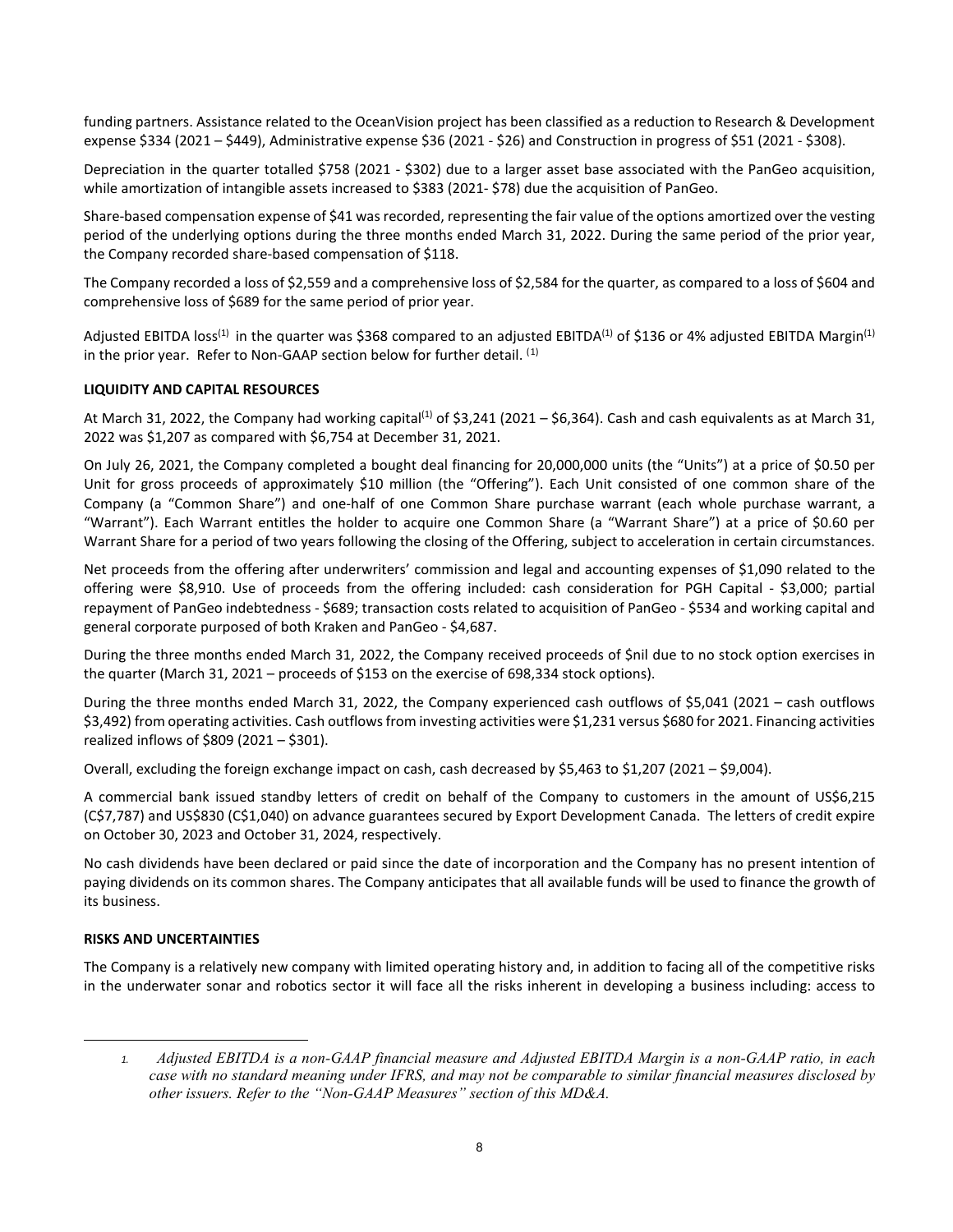capital, ability to attract and retain qualified employees, ability to attract and maintain customers and the ability to put in place appropriate operating and control procedures.

Industry specific risks include, but are not limited to:

- *Competitive risk* the sonar industry in which the Company operates is highly competitive. The competitors of the Company range from small single product companies to diversified corporations in the military, sonar and marine imaging industry. Some of the competitors of the Company may have more extensive or more specialized engineering, manufacturing, and marketing capabilities;
- *Technology risk* The future success of the Company will depend on its ability to develop new technologies that achieve market acceptance. The sonar market is characterized by rapidly-changing technologies and evolving industry standards;
- *Protection of Intellectual Property*: The Company may be unable to adequately protect its intellectual property rights, which could affect its ability to compete. Protecting the Company's intellectual property rights is critical to its ability to compete and succeed as a company. The Company currently has trademark registrations and relies on a combination of copyright, trademark, and trade secret laws, confidentiality procedures, contractual provisions and other measures to protect its proprietary information. However, all of these measures afford only limited protection;
- *Outside suppliers*: The Company's operations depend on component availability and the manufacture and delivery by key suppliers of certain products and services. Further, the Company's operations are dependent on the timely delivery of materials by outside suppliers. The Company cannot be sure that materials, components, and subsystems will be available in the quantities required, if at all;
- *Government contracts*: The Company will depend, in part, on government contracts, which may only be partially funded, subject to termination, heavily regulated, and audited. The termination of one or more of these contracts could have a negative impact on the operations of the Company; and
- *Competitive bidding*: The Company will derive significant revenue from contracts awarded through a competitive bidding process, which can impose substantial costs upon it, and the Company could fail to maintain its current and projected revenue if it fails to compete effectively.

With the outbreak of coronavirus, specifically identified as ''COVID-19'', there has been significant economic volatility and supply change disruption. In addition, the geopolitical risk currently being experienced may cause continued economic volatility and impact on the supply change. It is not possible to reliably estimate the length and severity of these developments and the impact on the financial results and condition of the Corporation and its operating subsidiaries in future periods. During the quarter the company experienced minor delays in procuring components and conducting sea trials.

An investment in the Company's common shares is highly speculative and subject to a number of risks and uncertainties. Only those persons who can bear the risk of the entire loss of their investment should participate. An investor should carefully consider the risks described above and the other information filed with the Canadian securities regulators before investing in the Company's common shares. The risks described above are not the only ones faced. Additional risks that the Company currently believes are immaterial may become important factors that affect the Company's business. If any of these risks occur, or if others occur, the Company's business, operating results and financial condition could be seriously harmed and investors may lose all of their investment.

# **CAPITAL MANAGEMENT**

The Company's objectives when managing its capital are to maintain a financial position suitable for supporting its operations and growth strategies, to provide an adequate return to shareholders and to meet its current obligations.

The Company's capital structure consists of shareholders' equity, lease liabilities, contingent consideration, and long-term obligations. The Company will make adjustment to the capital structure depending on economic conditions, its financial position and performance. In order to maintain or adjust the capital structure, the Company may issue new shares, buyback shares or pay dividends, issue debt or sell assets to reduce debt.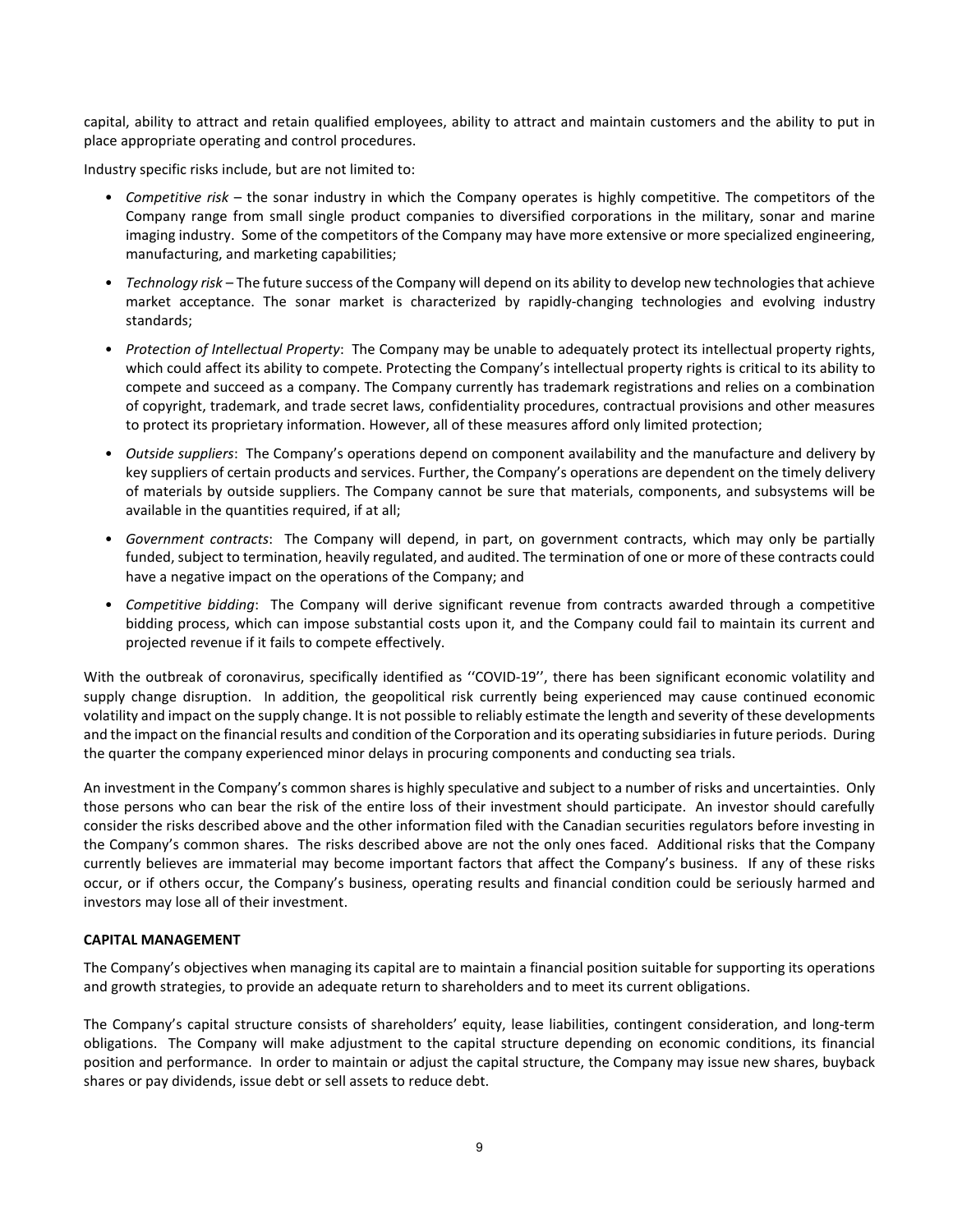#### **FINANCIAL INSTRUMENTS AND RISK MANAGEMENT**

As at March 31, 2022, the Company's risk exposures and the impact of the Company's financial instruments are summarized below:

#### *Credit Risk:*

The carrying amount of financial assets represents the maximum credit exposure. The maximum exposure to credit risk at the reporting date was:

|                                               | March 31, 2022 | December 31, 2021 |
|-----------------------------------------------|----------------|-------------------|
| Cash and cash equivalents and restricted cash | \$1,207        | 6.754             |
| Trade and other receivables                   | 5.499          | 6,095             |
| Contract assets                               | 5.183          | 2,699             |
|                                               | 11.889         | 15,548            |

At March 31 2022, 52% of the trade receivables balance was owing from two customers (2021 – 45% of the trade receivables was owing from two customers). At March 31, 2022 the Company had recorded contract liabilities of \$5,662 (2021 – \$4,639).

#### *Liquidity Risk:*

Liquidity risk is the risk that the Company will encounter difficulty in meeting the obligations associated with its financial liabilities that are settled by delivering cash or another financial asset. The Company's approach to managing liquidity is to ensure, as far as possible, that it will always have sufficient liquidity to meet its liabilities when due. As of March 31, 2022, the Company had a cash balance of \$1,207 (December 31, 2021 - \$6,754), and positive working capital<sup>(1)</sup> of \$3,241 (December 31, 2021 - \$6,364). The Company's ability to meet obligations as they come due is dependent on the Company's future generation of cash from operations, ability to obtain financing and to manage contract negotiations with payments to be received in advance to fulfill contracts. There can be no assurance that the Company will generate sufficient cash flows from operations to meet its contractual obligations as they come due. The failure of the Company to generate sufficient cash flows or to obtain additional financing could materially adversely affect the Company's financial condition and results of operations.

### *Market Risk:*

Market risk is the risk of loss that may arise from changes in market factors such as interest rates, foreign exchange rates, and commodity and equity prices.

(a) Interest rate risk

At March 31, 2022, the Company held \$1,207 in cash and cash equivalents and has drawn \$4,185, \$446, and \$1,460 against its operating lines of credit. The drawn operating line of credit bears interest annually at bank prime plus 2.5%, 3.95% and bank prime plus 2.5% respectively, payable monthly.

The Company is exposed to interest rate risk on its line of credit balance.

(b) Foreign currency risk

The Company's exposure to foreign currency risk is limited to sales in USD, GBP, EUR, DKK and BRL. The Company does not use any form of hedging against fluctuations in foreign exchange.

#### *Fair Value:*

The Company provides disclosure of the three-level hierarchy that reflects the significance of the inputs used in making the fair value measurement. The three levels of fair value hierarchy based on the reliability of inputs are as follows:

Level 1: Inputs are quoted prices (unadjusted) in active markets for identical assets or liabilities.

Level 2: Inputs are quoted prices in markets that are not active, quoted prices for similar assets or liabilities in active markets, inputs other than quoted prices that are observable for the asset or liability, or inputs that are derived principally from or corroborated by observable market data or other means.

Level 3: Inputs are unobservable (supported by little or no market activity).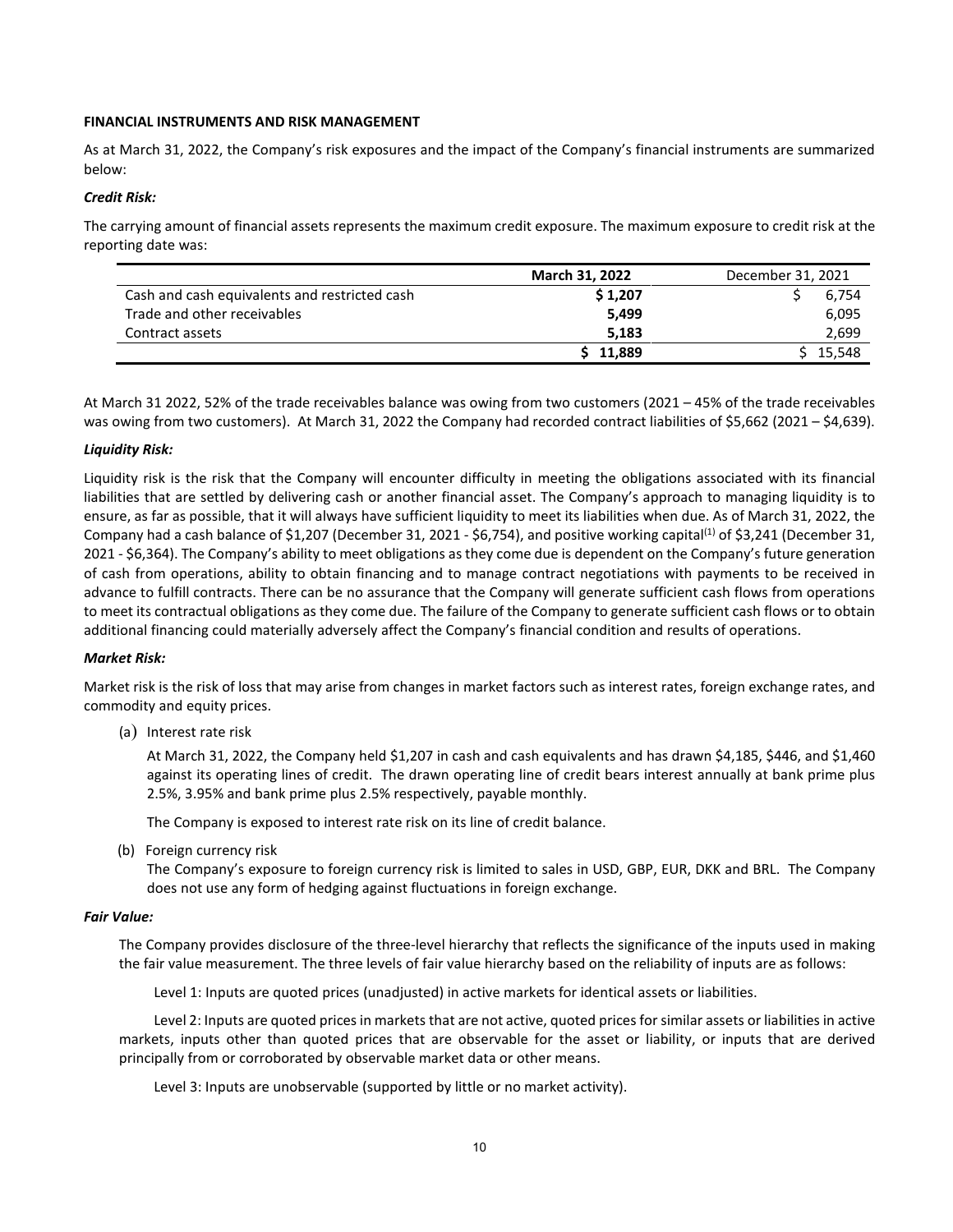The Company does not record any asset or liability at fair value on an ongoing basis.

The carrying values of cash, restricted cash, accounts receivable, trade and other payables and bank indebtedness approximate their fair values due to their short term to maturity.

The fair values of the long-term obligations are estimated using a discounted cash flow valuation technique.

The fair value measurement for contingent consideration uses level 3 inputs based on estimates of future cash flows associated with the liabilities and discount rates that reflect market assessments of the performance risk which includes the credit risk of Company at March 31, 2022. The carrying value of the contingent consideration equals fair value as it is categorized as fair value through profit and loss. The fair value of the long-term debt approximates the amortized cost. For the fair value of contingent consideration, changes to the risk-adjusted discount rate of 1% at March 31, 2022, while holding other inputs constant. An increase (decrease) in discount rate would have increased (decreased) the Company's net loss by approximately \$71 and (\$73) respectively.

## **USE OF ESTIMATES AND JUDGEMENTS**

The preparation of financial statements in conformity with IFRS requires management to make estimates and assumptions that affect the reported amounts of assets and liabilities at the date of the financial statements and the reported amounts of revenues and expenses during the reporting period. Actual results may differ from those estimates. Estimates are reviewed on an ongoing basis based on historical experience and other factors that are considered to be relevant under the circumstances. Revisions to estimates on the resulting effects of the carrying amounts of the Company's assets and liabilities are accounted for prospectively.

## **SUBSEQUENT EVENTS**

Subsequent to March 31, 2022, the Company:

(a) Announced that its Board of Directors has approved the issuance of 6,330,000 stock options. The grant consists of 5,130,000 options to employees and 1,200,000 options to directors. These options have a five-year term with vesting in four equal instalments consisting of the date of grant and on the one, two and three-year anniversaries of the initial grant. The exercise price on the options is \$0.395.

### **OUTSTANDING SHARE DATA AS AT May 25, 2022:**

(a) Authorized and issued share capital:

| Class  | Par Value    | Authorized | <b>Issued Number</b> |
|--------|--------------|------------|----------------------|
| Common | No par value | Unlimited  | 201,192,985          |

(b) Summary of options outstanding:

| <b>Security</b> | <b>Number</b> | <b>Number Exercisable</b> | <b>Exercise Price</b> | <b>Expiry Date</b> |
|-----------------|---------------|---------------------------|-----------------------|--------------------|
| Options         | 1,200,000     | 1,200,000                 | 0.63                  | July 14, 2022      |
| Options         | 400,000       | 400,000                   | 0.63                  | July 14, 2022      |
| Options         | 2,498,333     | 2,498,333                 | 0.53                  | September 8, 2022  |
| Options         | 75,000        | 50,000                    | 0.44                  | May 1, 2023        |
| Options         | 1,200,000     | 800,000                   | 0.57                  | July 14, 2023      |
| Options         | 1,000,000     | 1,000,000                 | 0.63                  | July 14, 2024      |
| Options         | 1,000,000     | 500,000                   | 0.50                  | July 30, 2026      |
| Options         | 100,000       | 25,000                    | 0.39                  | November 29, 2026  |
| Options         | 6,330,000     | 1,582,500                 | 0.395                 | May 3, 2027        |
|                 | 13,803,333    | 8,055,833                 |                       |                    |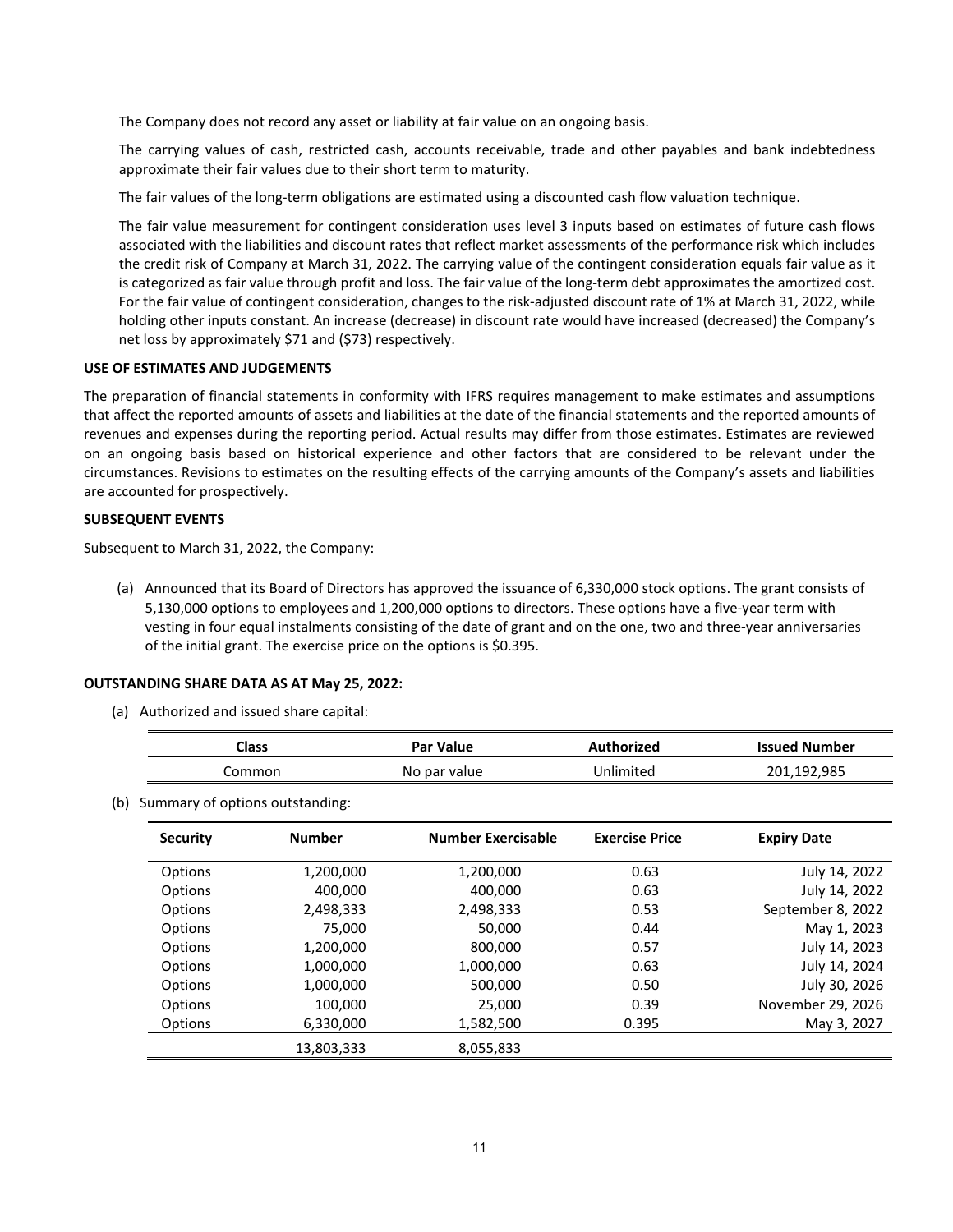#### **NON-GAAP MEASURES**

Non-GAAP measures, including non-GAAP financial measures and non-GAAP ratios not recognized under IFRS are provided where management believes they assist the reader in understanding Kraken's results. The Company utilizes the following terms for measurement within the MD&A that do not have a standardized meaning or definition as prescribed by IFRS and therefore may not be comparable with the calculation of similar measures by other entities and should not be considered in isolation or as a substitute for measures of performance prepared in accordance with GAAP.

#### Adjusted EBITDA and Adjusted EBITDA Margin

The Company believes that, in addition to conventional measures prepared in accordance with IFRS, Adjusted EBITDA is useful to securities analysts, investors and other interested parties in evaluating operating performance by presenting the results of the Company on a basis which excludes the impact of certain non-operational items which enables the primary readers of the MD&A to evaluate the results of the Company such that it was operating without certain non-cash and non-recurring items. Adjusted EBITDA is calculated as earnings before interest expense, interest income, income taxes, depreciation and amortization, stock-based compensation expense and non-recurring impact transactions, if any.

|                                                           | Q1 2022   | Q1 2021 |
|-----------------------------------------------------------|-----------|---------|
| Net loss                                                  | \$(2,559) | \$(604) |
| Income tax                                                | (135)     | (33)    |
| Financing costs                                           | 884       | 272     |
| Foreign exchange (loss) gain                              | 56        | 3       |
| Share-based compensation                                  | 41        | 118     |
| Depreciation and Amortization                             | 1,141     | 380     |
| EBITDA – excluding restructuring<br>and acquisition costs | (572)     | 136     |
| Restructuring costs                                       | 204       |         |
| <b>Adjusted EBITDA</b>                                    | $$$ (368) | \$136   |
| <b>Adjusted EBITDA Margin</b>                             | <b>NA</b> | 4%      |

Adjusted EBITDA Margin is defined at Adjusted EBITDA divided by Total Revenue.

### Working capital

Working capital is defined as current assets less current liabilities.